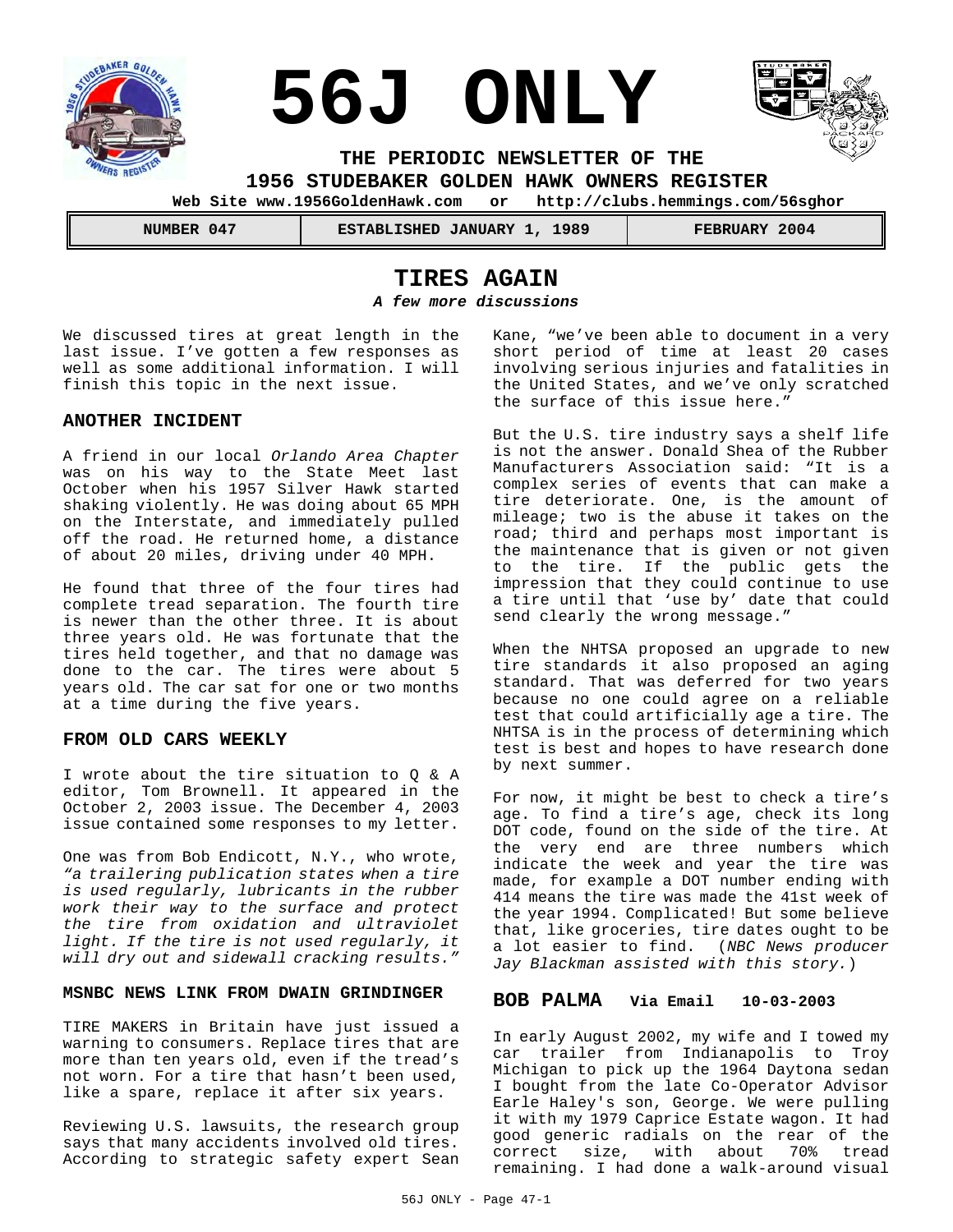at the gas stop, so I knew no tires were low. But they were at least 12 years old and had been stored on the Caprice OUTSIDE for at least 10 of those years, used infrequently just for towing.

I pulled back on the interstate after stopping for gas near Ft. Wayne Indiana and thought I felt a new vibration from the rear. I actually concluded that belts had probably shifted in one of the tires. I reduced speed to about 45 MPH and put on the 4-way flashers, hoping to get home with the loaded car trailer. Home was a good 100 miles further at that point.

No such luck. Within 8 miles of first feeling the new vibration, the left rear tire blew out and shredded. I was towing a 1,400-pound trailer with a 3,400-pound car on it! The spare was virtually new, but talk about age: It was the original spare - 1979(!) and this was in 2002! It did manage to make it the rest of the way home, at which time I replaced both rear tires.

#### **TOM W. CLARKE 10/8/03**

I don't mean to wade into a battle, here, Frank, but there is some suggestion in your recent newsletter that radial tires are not the way to go for our classic cars, and I would like to register a disagreement.

One of the biggest differences that come with radial tires is a "belt" that runs around the circumference of the tire under the tread. Most bias ply tires were not belted, but belts are integral to radials. These belts, being made of a steel weave, have been known to slip, and even separate from the tire carcass. When a separation happens, it can cause damage to the car body. It is my experience, however, that this is a very rare problem. I have had belts slip before, but you notice it in your seat or steering wheel usually long before the tire actually comes apart.

I'm certainly no expert, but it is also my experience that radials are vastly superior to bias ply tires in several ways.

 1) Tire life is dramatically enhanced with radials. They will run 40,000 to 60,000 miles before the tread wears out, whereas bias ply tires had a tread life nearer 10,000 miles.

 2) The durability of radials actually creates the problem of carcass deterioration, because with bias ply tires you didn't have to worry too much about the rubber deteriorating from age. The tread didn't usually last long enough for the problem to surface.

 3) Auto safety is enhanced with radial tires. The cars operate with less steering "wander", and more tread stays on the road surface in cornering.

A very good article on this subject recently appeared in the Auburn-Cord-Duesenberg Newsletter. The article is mostly technical, going through the construction differences of radials v. bias ply tires used on Cords, but at the end of the article is testimony from various Cord owners about how well their cars perform with radials over original bias ply tires.

I really like to drive my Studebakers. My 56J made a run to Billings and back last week (300 mile round-trip, and my 54 Commander Hardtop made the same run over the weekend. Today I'm driving my 73 Avanti, and all three of these cars have 205/75R15 radials on them, and I would never consider going back to bias ply tires. I am using Bob Helm's 15X6 wheels on both my '54 Commander and my 56J and because they widen the stance of the car by about 3", I find both of these vehicles to have greater stability than with original wheels. I ran original wheels on my '54, however, for over 15,000 miles, including a run from Montana to Madison for the 2000 SDC Meet and never felt the use of radials on those 4-1/2" bead width wheels was unsafe.

There are trade-offs, but I have to state my feeling that properly inflated radials are the only way to go. If they had been in use when Studebaker made cars, Studebaker would have used them and there would be no debate.

#### **AND FINALLY**

I read an article recently which indicated that original wheels designed for non radial tires could also cause a problem. Radial tires put much more pressure on the wheel, especially at the bead area. The pressure can cause the bead to slip off the wheel. It was suggested that anyone switching to radial tires should also change to wheels that were originally designed for them.

# **VEHICLE WEIGHT**

### *A little bit of a surprise*

For the past several issues, we've discussed the weight of the Studebaker V-8 vs the Packard V-8. Although we still don't know the weight of the Packard, Roy Hastings gave us a comprehensive analysis on the Studebaker. I was also curious about the weight of the car and other components.

First, I took a power steering pump, gear, and bracket to my local UPS office and had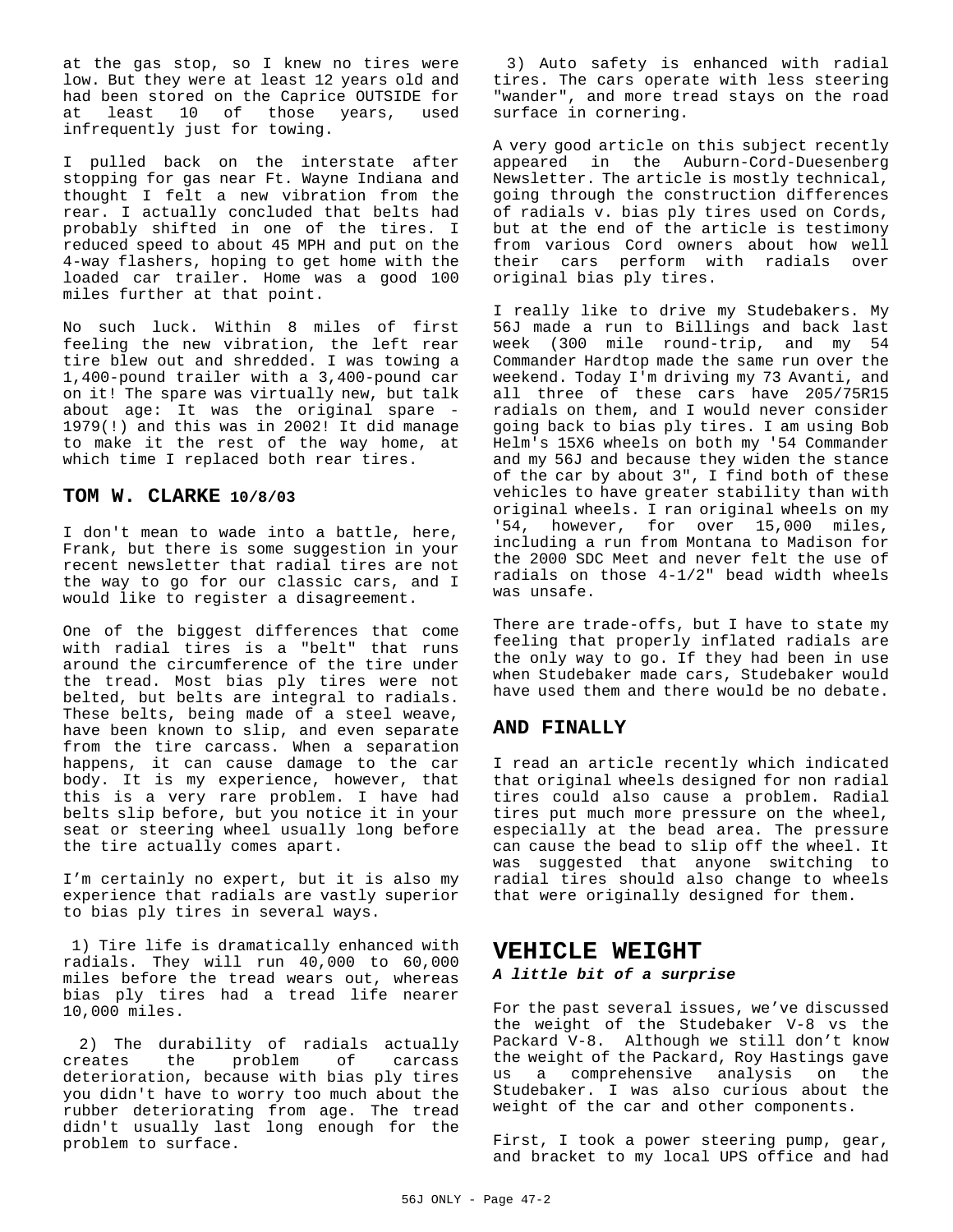each one weighed. The Pump weighed 13.10 lbs, without the pulley. The bracket weighed 5.36 lbs. The steering gear weighed 43.16lbs. The combined weight amounts to 61.62 lbs. If we throw in the weight of the pulley, and a belt, we could assume the power steering unit weighs roughly 65 lbs.

There would have to be some adjustment for the weight difference between the Ross Steering gear, and the Saginaw steering gear. I doubt the Ross unit weighed more than 15 lbs. Therefore we could say that power steering adds about 50 lbs to the weight of a base 1956 Golden Hawk. If someone has a Ross steering gear they could weigh, we could get a more accurate figure.

A salvage yard near my home has a scale which is open to the public. I took each Golden Hawk in and had it weighed. I emptied the trunk of each car, leaving just the spare and the jack. There was nothing of note in the interior.

Each car is similarly equipped with power steering, and no power brakes. Prior to each car's weigh in, I filled the gas tank. The manual transmission car weighed 3840. The Ultramatic car tipped the scales at 3800.

The weight difference surprised me. I expected the car with the Ultramatic to weigh more than the car with the manual transmission. I wrote to Bob Palma to explain my findings. Here's what Bob wrote:

*I'm not at all surprised that your overdrive 56J weighs more than the Ultramatic. Those Ultramatic transmissions are surprisingly light weight for the era, whereas the heavy-duty 3-speed/overdrive units required to handle Golden Hawk torque (56-58, both engines!) are by nature and necessity, quite heavy, not to mention the weight of the flywheel and clutch assembly, linkage, etc.*

*When I bought our 1956 Clipper in 1992, two extra Twin Ultramatic transmissions came with it. Aside from being bulky due to their physical dimensions, the actual weight wasn't all that much and surprised me as I hoisted them into the truck.*

### **DINNER IN SACRAMENTO**

*Members have a great time visiting*

It looked like we were not going to have our (sort of) annual dinner at the Studebaker Drivers Club's International Meet. I wasn't able to set things up, due to the distance involved. However, members David and Audrey Haynes stepped in to save the day.

They were able to reserve an area at the *Macaroni Grill* about a mile from the meet

hotel. Twenty-four people attended, and we spent about two hours making new friends, renewing acquaintances, eating, and talking about various subject. It was a great chance to visit, and keep the tradition alive.

It's not too early to think about the next meet which will be held in North Carolina. If any member in that part of the country would like to set something up, let me know.

## **THE MAILBAG**

*Letters are always welcome. If you need help or can offer advice, share it with the membership.*



*(Edited as required.)*

**EVERETT NUAHA Via Email** 10-04-2003

The 1956 Golden Hawk has always been special to me, I love the check mark in the quarter panel, and the little short fins. It was also the same year that my father took on a Studebaker dealership franchise.

I can remember those cars in my father's dealership, I used to ride my tricycle around them. I even scratched one once with my handlebars. Boy did I get into trouble. I can also remember him bragging about how fast they were to potential customers. Also when he drove a 56 Commander, I thought he was watching TV because of the speedometer being shaped the way it was. To a little guy like me in the passenger seat, I really thought it was a TV.

My father is still with us along with my mother, and they are very happy that I favor old Studebakers. My mother used to take care of the books for the dealership, so she was involved as well. She even raced a 1956 Golden Hawk once against a Hanover MA. police cruiser. She knew him, and he told her that car was a dog, and challenged her to a race sometime. She actually took him up on his offer right then and there. I was in the back seat with my sister, and the police officer pulled up beside us, and they both took off.

She won the race, and he followed her back to the dealership, and told my father that "your wife is crazy". I'll never forget it, and enjoy thinking back to those days. Ah yes the 1956 Golden Hawk is a special car to me, and always will be. I just haven't found the right one yet. I'm fussy, and I always think of owning an original one. That's why I own the 64 GT, it still has the original paint on it, and it's just as shiny as the day it was built.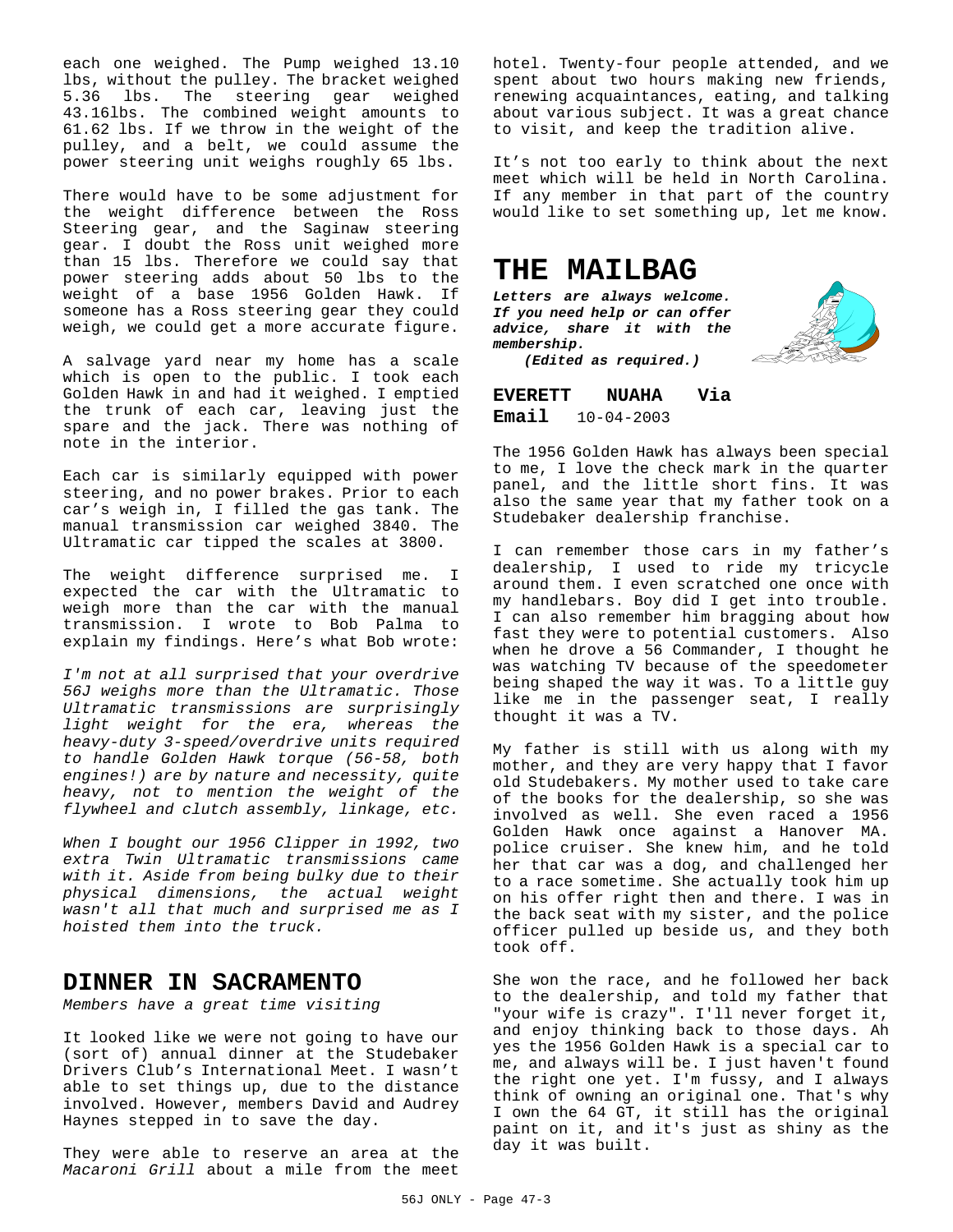#### **JOHNNY THIELE Via Email 10-17-03**

I mailed a contribution this morning. I really appreciate the web site. I purchased 6030483 from James Maxey on May 1st, 2003 at the swap meet in South Bend. Jim had it on a trailer at the Sasco building. What impressed me was the undercarriage. It was rust free even though the body wasn't much to look at.

I offered Jim his asking price if he would deliver it the three hundred miles to my house. [which he did] He told me the starter would not do anything. [which it didn't] He said they had pulled it and knew the engine was free, [which it was] that the clutch was stuck, [right again] but that it showed 30lbs pressure on the oil gauge and the fuel pump pumped fuel from the tank. [right again on both counts].

I first removed the starter and had it rebuilt. The starter then worked but would not engage the flywheel. I adjusted the drive per the service manual. It still would not engage. I then had the car taken to a local garage. They determined that the starter was turning backwards. The repair shop corrected that. The starter would engage now but the engine would not fire. They did a compression check and told me it didn't have enough compression to run. This was in the hottest part of the summer and they did not want to tear into it until this winter. I had them bring the car home so I could try a few things on my own. After talking to several people for advice they all said an engine does not have to have very much compression to run. That was all I was after at this point.

I replaced the plugs, cap, rotor, points & condenser. It tried so hard to fire but just couldn't. I attended a Studebaker show in Effingham, Illinois and met Raymond Blakemore from St Louis. He offered to stop by my house on his way home since it was right on the way. Raymond and his lovely wife did just that. It didn't take him long to figure out that I needed a new set of plug wires. I thanked him for his help and assured him I would put a set on that very day.

I went up to NAPA, got a set and installed them. Guess what! After 30 years 6030483 was running again. I had the tank off so I sealed it and put it back on a few days later. I got the car running again. [remember, the carburetor had not been touched in 30 years!] I started it in reverse and broke the clutch free. I was then able to drive it into the garage under its own power!

The car was originally delivered to Dallas Texas and had last been registered to Walter A. Jazwinski of Tucson, Arizona August 9, 1973. It has 1973 Arizona license plates on it and 1971-1972 University of Arizona sticker in the rear window. I would like to thank you for all your hard work to maintain this site and to Raymond Blakemore, owner of 6032599 for his willingness to help. *(Editor's Note: This is an example of one of*

*the reasons for our Register's existence.)*

# **BOB AIKEN VERNON BC**

October 20, 2003

Just a short note to update you on my Hawk's progress which it turns out to be very time consuming and complicated enough to try the patience of a saint, but it is coming together slowly but surely.

The earlier problems experienced have all been cleared up "Thanks" in part to your expertise. The transmission doesn't leak any more, shifting seems good though it hasn't been road tested yet, the speedometer functions properly and the motor is right on though the fuel pump is a little noisy which I think will take a new spring under the activating lever to correct.

Painting is now seriously under way, and by the way blue and grey won out over the original gold and white. I wont go into detail of all the painting problems suffice to say they are numerous. I like to do as much work as possible in my own shop and finding someone to paint with anything but clear coat is next to impossible. Anyway after numerous tries a satisfactory job has been achieved and the chrome soon to be back in place as well as the interior. My target date was our Thanksgiving Day but that has come and gone so I'm running a bit behind schedule, OK so I'm a lot behind schedule.

I've enclosed some more pictures and an interchange list of parts that were used on my project that may be of some help to others just starting out also a donation to help keep up your good work.

#### **RICHARD KAUFMANN Vie Email 11-10-03**

Just thought I would send a story on what was almost a disaster to my 56J. Seems I parked it where I never park a car and left it in second gear which is no problem on level ground. This ground has a almost unnoticeable slope to it and that was almost the cause of my Studebaker going down a 300 foot embankment. The pictures tell it all.

On Saturday, October 18th, was the Studebaker Drivers Club tour day to Bowie.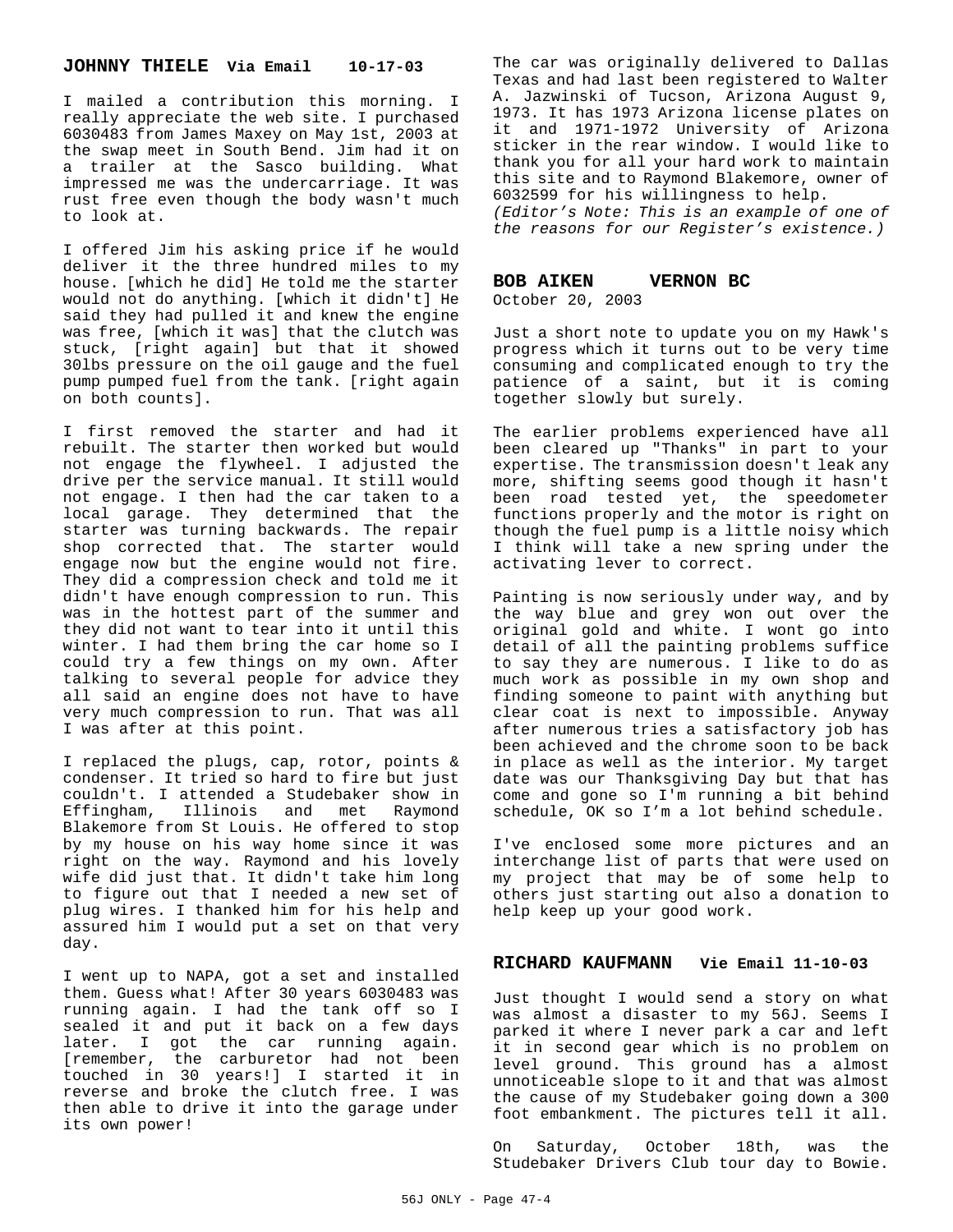We had our 56J washed, cleaned inside, gassed up and only needed the windows cleaned to be our shining star going to Bowie. I figured I would clean the windows in the morning before we left and parked it outside alongside the shop rather than inside the carport. I have usually been able to park it right alongside the shop but I had parked our utility trailer there. No problem, just pull beside the trailer and leave it there.

Jo and I went to dinner with some friends in Jo's car about 5 P.M. The Stude was still where it should have been when we left. As we came home after dinner it was dark and the automatic floodlights came on as we came up the driveway. We parked the car in the carport and started to walk towards the house but this big bright thing was reflecting from the northwest. We looked at it kind of dumbfounded until we recognized our Studebaker's nose poking up from the edge of the plateau.

From where it was, I first thought was that someone tried to steal it and ran it off the edge. As we had other cars parked in the carport with keys in them, why would anyone want to steal a Studebaker?



Dude! Where's my Stude?

We just stood there in awe. We then just figured it out that it started rolling on its own after we left. Since it was totally dark and there was nothing we could do about it, we just looked at each other, shrugged our shoulders and went into the house for the night.

The next morning, we went out to see how it was stuck on the side of the hill.

That's when we saw it was hung up mid-frame on an old concrete beam right across the middle of the car. The whole rear end was hanging in space. I figured it was within 6" of tipping over and going all the way.

I had called my son to come over with his 4-wheel drive truck earlier to try and pull it back up on level ground. After seeing how it was perched, and just a little jerk could start it going downhill. I could just see the Studebaker going down the hill pulling him and his truck down with it. It just did not seem like a good idea.

That was when I decided to get someone specializing in mountain vehicle retrieval with the right equipment and get it back up. He did a great job and enjoyed it so much he only charged me \$80.

Their was almost no damage except for one scratch under the rear quarter panel about 2" long and a inch wide. You have to look hard to see it. The lowest rear wheel hanging down had rear end grease pour out all over the brake shoes which was easy to flush clean.

The Stude is now fixed and running without any lingering effects of its close call.

#### **JOE HALL Via Email 12-11-03**

I finally got 56J # 6031195 on the road, after 18 months, \$18K and about 1700 labor hours. I did not think I'd like the stock sunglow/snowcap exterior and charcoal/white interior, but its growing on me. I'm glad I kept it stock now. There are still a few nickle & dime things to do (like make and install the door panels), but it mainly just needs driven to iron the bugs out.

I drove it 105 miles today, just easing around the Kentucky back roads. Long story, but it took about 75 hours to reassemble the engine and get the kinks out of it. It is running a little warm (190 with a 180% thermostat) but I think its gonna cool down eventually and be OK.

 I really like TH400 tranny kit, made by Jack Nordstrom. It is heavy duty, yet smooth as silk, and the TH400 lets the driver have total control of gear selection.

 I installed an underdash AC unit that also has a heater inside it. I haven't hooked the AC up yet, but the heater part of it will run a person out of the car, even on low speed. Plus, the car also has the stock heater. I like lots of heat in the winter.

I am sending this n case someone is interested in adding auxiliary heat, and/or AC to their 56J.

If you call "Yogi's" at 553-246-2500, 800-373-1937 or yogi@yogisinc.com they can look in their computer for the one they sold me in August 2003, at the Louisville Custom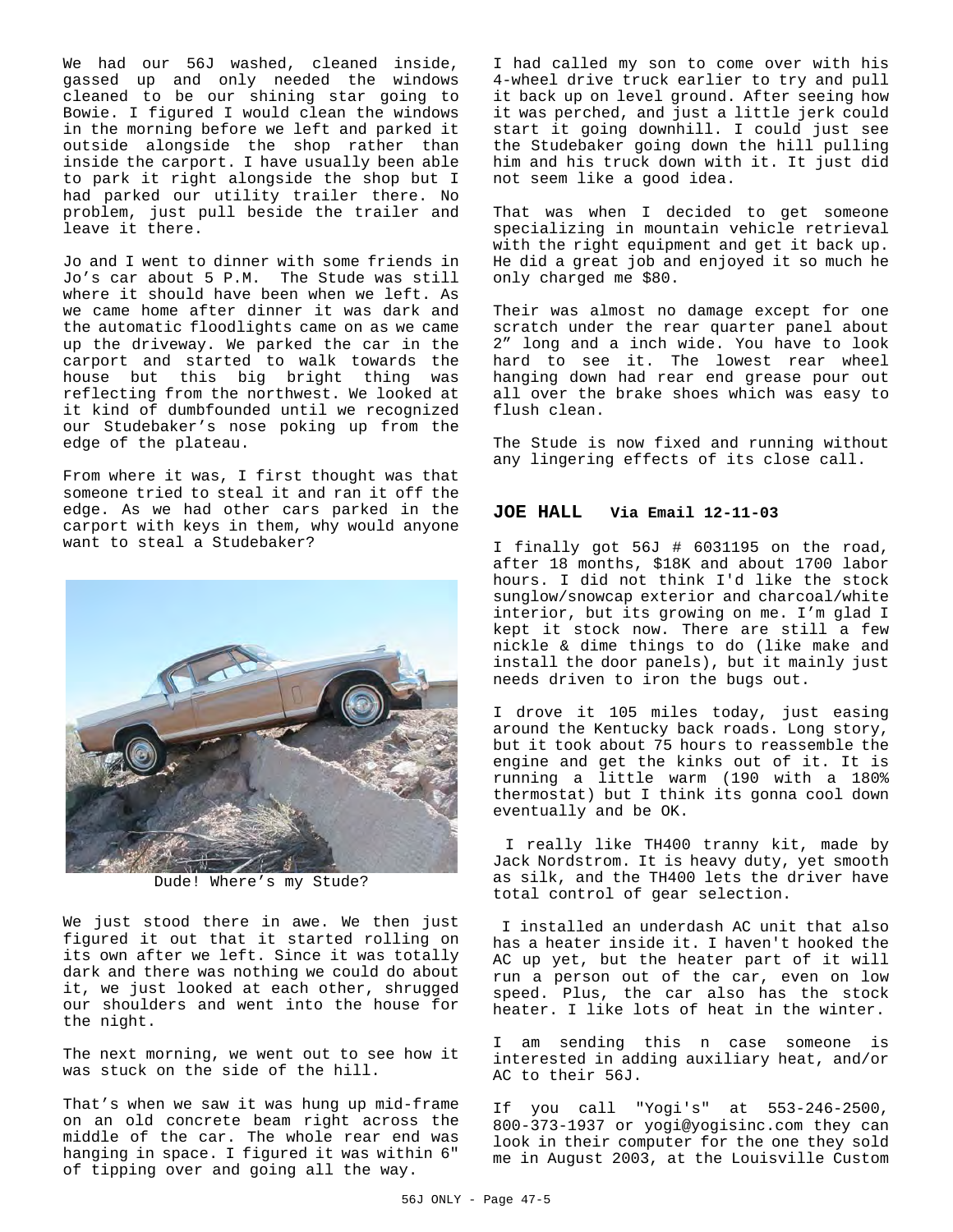Auto Show. I bought a complete kit (minus only the compressor bracket), but they could also sell you any component of the kit, i.e. just the underdash unit. They are nice folks and very reasonable in their prices. I bought their kit for about \$625, but that was with free shipping, no tax, and a 10% discount at the show. I think the same kit from them now, without those savings would be around \$725. My bro-in-law has their kit in his 56J, with the AC hooked up, and it works as good as any stock Stude underdash unit I have ever experienced.

I had always been told, by the hot rodders out west, that the units with the heater elements were not very good, but that is simply not true with this unit. If anyone is interested in an AC compressor bracket for their 56J that works with any Sanyo 508 compressor, I may be able to talk my bro-in-law into making you one, he kept the template form the one he made a couple of years ago. (It would be reasonable, but not free.)

Well, I am now going to go try to put another 100 miles on the new 56J today!

#### **SUELLYN RODY Via Email 1/1/2004**

Ultramatic Dynamics rebuilt the transmission on my 56J. Peter provided telephone updates and service beyond what was expected, and achieved excellent customer satisfaction.

## **HERE WE GROW AGAIN**

Please update your rosters as we welcome the following members. **If you move, please remember me when you send out your change of address forms.**

| 428 Lanny McNabb                 | 4203 Wilson Ave    |  |
|----------------------------------|--------------------|--|
| Signal Mtn TN 37377 423-886-5500 |                    |  |
| 429 William B Starcher           | 9205 Peck Rd       |  |
| Mantua OH 44255                  | $330 - 274 - 0713$ |  |

**NOTICE:** In lieu of dues, and to help keep my records correct, registration forms will be mailed out periodically to members who haven't been heard from for several years. **If you receive one, complete and mail it at once or you will be dropped from the mailing list.**

# *WHEEL ESTATE*

**Due to our infrequent printing schedule, many ads may be quite old. Please let me know if the transaction has been completed.**

**Wanted:** Packard V8 forged crankshaft. Also, information and experiences from any members who have used or even seen a forged crankshaft. Jack Vines, Packard V8 Ltd. 3227 E. 28th Avenue, Spokane, WA 99223 PackardV8@comcast.net (01/2004)

**Wanted:** Right front grill, tail light housings for 1956 Golden Hawk. George Gleason, 716-870-2669. (01/2004)

**For sale:** Ultra matic from '56J, never been tampered with and it is complete with Torque converter. \$150 or trade for trim pcs for 56J. Ed Montgomery 585-254-8110 (day phone#) (01/2004)

**For sale**: NOS and used 56J parts. New carb overhaul kits \$25. I can repair most tach sending units and I rebuild sending unit to tachometer cables. Brent Hagen, 6220 SE 55<sup>th</sup> Ave, Portland OR 97206-6800, phone 503-771- 0604 (11/2003)

**For sale**: "352" overhauled, unfired, auto trans, Saginaw power steering, extra torque and intake, many other extra, make offer, may part out. 541-424-3112, 541-740-6079. Don Wagner. (10-2003)

**For sale:** 1956 Golden Hawk used parts & literature: #403502 pressure plate \$50.00, #461543 bell housing \$150.00, # 440529 flywheel \$100.00 #473176 clutch plate\$40.00, #6403546 clutch release lever & ball stud \$35.00, #465306 release bearing \$20.00. \$350.00 for all. Can have clutch plate & pressure plate rebuilt for additional cost. # 440893 intake manifold \$35.00.#1312185 hood ornament \$75.00. # 1312079 lower grill molding chrome \$35.00.# 440842 timing chain \$20.00. #440843 timing gear \$20.00. #440841 crank sprocket \$20.00.Packard Delco starter motor with solenoid \$75.00. Small folder of entire 56 Stude auto line \$20.00. Large folder of 56 auto line \$35.00. Large folder of only 56 Hawk line \$35.00.56 Golden, Sky & Power Hawk F fender chrome strip #1312503 good cond \$30.00. 56 Golden, Sky & Power Hawk door chrome strip # 1321106 good cond \$25.00 ea. Will trade some of above for 56J power brake unit (Hydrovac). Shipping extra. John Raises avantijohn@yahoo.com (10/2003)

WANTED: 1956 Golden Hawk in decent condition. If it needs a little work, that is ok. Prefer one with 3 spd/OD, but will take anything in nice shape. I have a beautiful 1955 Chevrolet Bel Air Hardtop which I could trade. Bob Erickson, 912 S 12th St, Montevideo MN 56265, 320-269-8537 or 320-269-8969. (09/03)

**For sale:** 1956 Golden Hawk in Original Mocha/Doeskin, standard trans, dual carbs.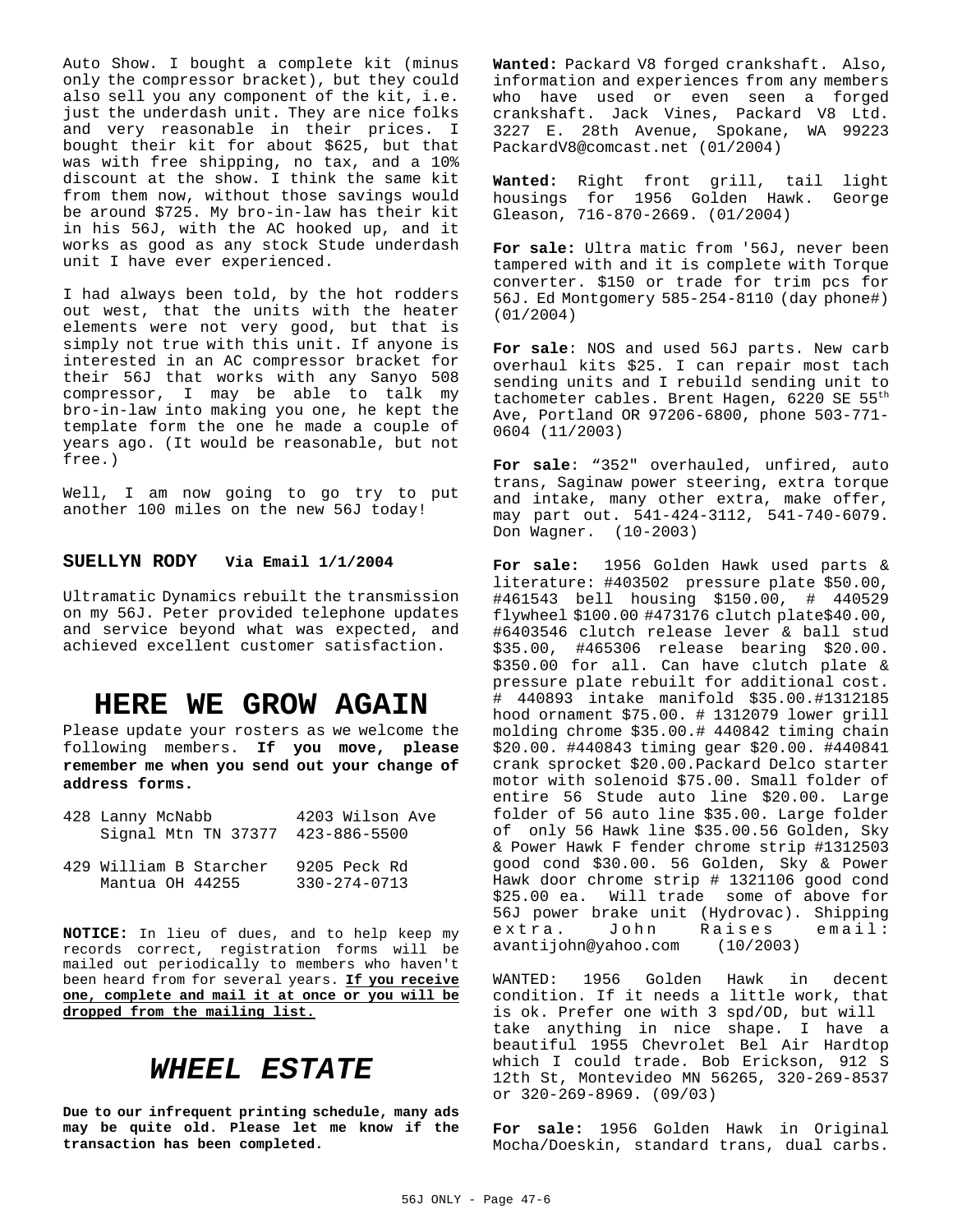Beautiful restoration, \$25,000. Call Ken Huggins, Columbia SC 803-296-5789 (07/03)

**For sale:** Packard V8 engine complete \$250.00.Engine came out of a 1956 Golden Hawk, but the engine number is P8955 which indicates it was originally in a Hudson/Nash. It has the 4 barrel carb, heads, exhaust manifold, etc. I also have the full drive train and rear end. Richard Mazurek, 930 NW 53rd ST, Pompano Beach FL 33064, 954-481-2715. (06/2003)

**For sale:** 1956 Golden Hawk ultramatic \$12,500. Family Auto Sales, Inc., 3300 25th Ave., Gulfport, MS, 39501. Phone 228-864-8220, Fax 228-868-3883. (02/2003)

**WANTED:** Column gear selector shaft upper bracket 1539833 for Ultramatic w/power steering. This is the part right below steering wheel and has detents for trans selector lever. Good used is fine. Thanks, Kendall A. Gibbs MD, lebaron41@yahoo.com 401-247-2015 (04/2003)

**WANTED:** Shift Rods and shift levers for T-85 trans. Part #'s 1540179 and 1540207 shift rods and 1539603 and 1539601 shift levers. These parts are for a non-power steering car. Please call Randy at (856)358-7585 or e-mail R6Stude12@msn.com (10-2002)

**Wanted:** Steering wheel in reasonable condition, Right tail light housing with correct notch for fender fin, Chrome rear view mirror (interior), Stainless trim strips for interior door panel (driver's side), Plastic horn ring medallion. Kendall A Gibbs, M.D., 24 Bosworth St, Barrington RI 02806, 401-247-2015, FAX 401-247-9249, lebaron41@yahoo.com (10/2002)

**Wanted:** Rear fenders (quarter panels) for 56 Hawk. Any Hawk or Coupe from 1953 to 64 will fit. Walter Kunz (407) 737-7433 or wgkunz@aol.com (12/01)

**For sale**: solid 56J body, doors, rear fenders, all trim, tail light lens-perfect. One set of NOS side grills, Good hood, excellent trunk, stainless trim, glass, tachometer, sending unit, clock, dash face plate, glove box door, 4 barrel carb, 3 spd overdrive trans, bell housing, clutch, pressure plate, linkage, restored window flippers right and left, fins, roof belt molding, interior roof plastic bands and steel holders and brake drums. Other STUDE parts available. Dwayne Jacobson, 2620 Lakeview Dr, Junction City, WI 54443. 715- 341-9470 or studebaker@g2a.net

**THE** *PACKARD* **PAPERS**, for the *Packard* enthusiast, printed on antique letterpress, *Packard* Ivory paper with black printing. The

Packard Papers, 288 Whitmore St., #211, Oakland CA 94611, 510-655-7398.

## **1956 GOLDEN HAWK SERVICES**

**Packard V8 Cam Retainer Plate and Cam Spacer**. Toward the end of V8 production, Packard redesigned these pieces to raise oil pressure and stop lifter noise. If you are rebuilding a 56J V8, you MUST replace the original parts with these two pieces, however, until now, you would have had a problem, as they were No-Longer-Available from any vendors known to us. We needed parts for our engines, so made some on a CNC mill in A2 Heat Treated Tool Steel. As a favor to club members, we will make the set available for \$75, shipping included. They will be the most beautifully finished part on your engine. Packard V8 Ltd. 3227 E. 28th Avenue, Spokane, WA 99223, email PackardV8@comcast.net We prefer PayPal, cashier's check or money order.

**Ultramatic Trans Shift Indicator**. Diecast Metal, with a clear casting, and indented letters<br>pre-painted from the from the<br>Glass, 18 rear. Bill Glass, Lorenz Dr, Valhalla NY



 $$40.00 + S/H$ 

10595. 914-761-5788 or BondoBill1@aol.com

**Electronic Ignition Modules** for your 1956 Golden Hawk. Use the tachometer sending unit as with the points system. John Brooks, 1821 Ft Worth Hwy, Weatherford TX 76076, Tel 817-594-0840. Check out the Web site at<br>www.studebakerfarm.com or Email to www.studebakerfarm.com or Email to studefarm@yahoo.com

**Ultra400 Automatic Transmission Conversion** for your 1956 Golden Hawk. Enjoy the difference and confidence. No puking overflow. More power to the wheels. For more information contact: Jack Nordstrom, 4975 IH-35 South, New Braunfels TX 78132.

**1956 Sky Hawk and Golden Hawk headliner trim bows.** One set consisting of 3 pieces with ends tapered. \$110.00 per set (includes shipping). Myron McDonald, 417-678-4466 or 417-678-2631, email pmeyer@hdnet.k12.mo.us

**Motor Mounts** for the Packard Engine on the '56 Golden Hawk, \$125.00 a pair, plus your old mounts or send an additional \$125.00 for core charge. Ken Berry, 2206 Live Oak Circle, Round Rock, Texas 78681.

**Rebuilt 56 Golden Hawk fuel pumps**, both Carter and AC Delco, \$75 exchange (I must have your old fuel pump, or a \$50 core charge). Add \$10 for shipping. Gary Capwell 3441 Sandringham Dr. N.E. Salem, Oregon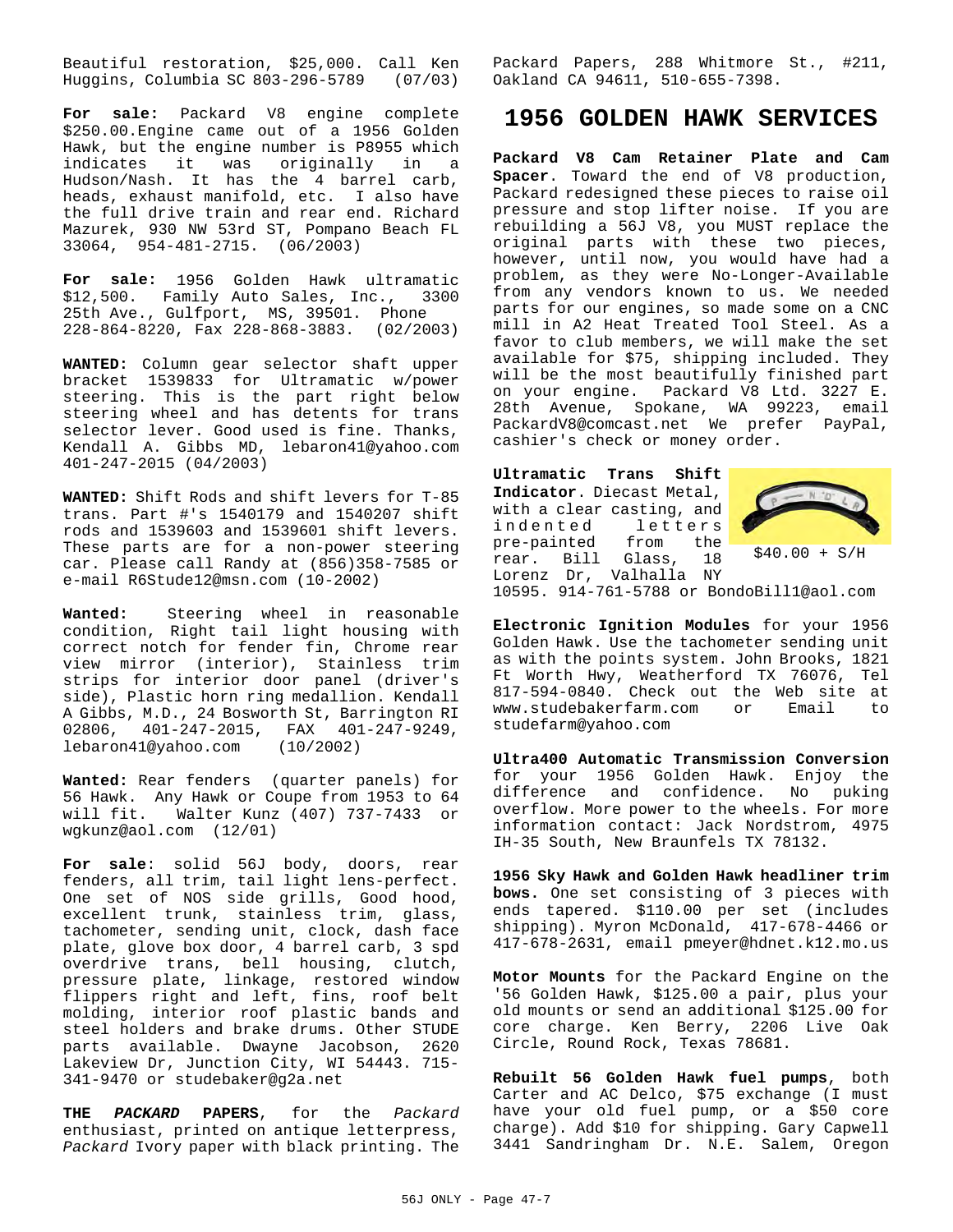97305, Phone (503)390-4588 Email mocha56j@comcast.net (01/00).

**Rebuilt Packard water pumps** for sale \$75, plus \$10.00 for shipping, no core charge. Contact Brent Hagen, 6220 SE 55th Ave., Portland, Oregon 97206-6800. Phone: 503- 771-0604. E-mail: ghawk352@effectnet.com

**Transmission Puke kit-II**: Stop that fluid from belching out the dip stick tube on start up. \$5 ppd. Mail check to Brent Hagen, 6220 SE 55th, Portland, OR 97206-6800

#### **1956 Golden Hawk Window Price Sticker**

The design is based upon the general design of stickers which were actually done during the period 1959 thru 1966. Send \$40 along with serial number and options/accessories which were originally on your car (a copy of the production order would be very helpful.) If your car has been repainted and options/accessories added or deleted and you want the sticker to reflect the car as it is now just include the information. I have all of the prices. Questions, telephone 708-479-2658 or Richard Quinn 20026 Wolf Rd. Mokena, IL 60448. <rtq11@aol.com>

### **STUDEBAKER VENDORS**

**www.StudebakerVendors.com** All the major vendors are listed on Studebaker Vendors. You are only a "click" away from a host of vendors who can help you with your project. Most vendors have Email, and many have on-line shopping carts. Studebaker Vendors, your one stop shopping mall.

**Studebaker parts**, N.O.S. and excellent used parts. Phil's Studebaker, 11250 Harrison Rd., Osceola IN 46561, Ph 219-674-0084, email *Stude67@aol.com* See our web page at *www.studebakervendors.com/phils.htm*

**HIGH PERFORMANCE Reproduction** Parts & Accessories. Lionel Stone Studebaker, 4476 Matilija Avenue, Sherman Oaks CA 91423, 818- 990-8916 phone/fax. See our web page: *www.studebakervendors.com/lstone.htm*

**A LARGE STOCK** of Studebaker parts from 1934 - 1966, plus locating services. Hours by appointment. Call anytime, especially early evenings and weekends. 25 years Studebaker parts experience, Joliet Studebaker Service, Robert Kapteyn (Sr.), 112 Bissel Street, Joliet, IL 60432, 815-722-7262, Internet: *rkapteyn@mcs.com*.

**Bondo Billy's merchandise web store** has Tshirts, sweat shirts, license plates, mugs, steins, mouse pads, etc. Silkscreen or custom printed with photographs & drawings. *www.bondobilly.com/store.html*

**NEW & USED** Studebaker & Packard parts. Mechanical, electrical, & trim. Large stock of Packard engine/transmission parts. Stephen Allen's Auto, PO Box 559 Newberry, FL 32669 352-472-9369. *www.mystudebaker.com*

**STAINLESS STEEL EXHAUSTS** available for 1956 Golden Hawks, standard size or 2-1/4" diameter. Stainless Steel OEM style mufflers for above systems, quiet or loud tone also available. Silvertone Exhaust Systems, 118 Culloden Rd., Ingersoll Ontario Canada N5C 3R1, D. Simmons 519-485-1966, Mon. - Fri. 9 a.m. - 8 p.m. EST. See our web site at: *www.studebakervendors.com/silverto.htm*

**UPHOLSTERY**, **HEADLINERS, TRUNK MATS** for 1956 Golden Hawks. Do this part of your restoration right, too. Rene & Bonita Harger, Phantom Auto Works, 311 E. Anderson Ave., Knoxville TN 37917, 865-525-6025. *www.studebakervendors.com/phantom.htm*

## **56J CLUB ITEMS**

*ALL PROCEEDS HELP MAINTAIN THE REGISTER*

**1956 STUDEBAKER GOLDEN HAWK PARTS CATALOG.** 320 pages. Includes specifications, part numbers, illustrations, indexes, utility items, and accessory codes, and  $\mathbb{R}$ . a list of service bulletins (add \$3.00 USA, \$8.00 foreign S/H).



\$35.00

**1956 STUDEBAKER GOLDEN HAWK AUTHENTICITY GUIDE.** Documents most of the quirks with 30 color photos and all decals shown. The guide is divided into sections covering the engine, exterior, interior, trunk, paint and accessories (+ \$2.00 USA, \$8.00 foreign S/H)



#### **1956 STUDEBAKER MANUALS ON CD**



\$10.00 format, viewable with Adobe® The Parts Catalog, Authenticity Guide, 1956 Car Owners Manual, 1956 Accessories Catalog, and the Warner Overdrive Manual in PDF Acrobat® Reader (included) (+ \$1.00 S/H).

**56J ONLY NEWSLETTERS ON CD**

All the back issues, up to the current one, in PDF format, viewable with Adobe® Acrobat® Reader (included) (+ \$1.00 S/H).



\$10.00

**1956 STUDEBAKER GOLDEN HAWK PRODUCTION**

**ORDERS ON CD** The complete set of all 4073 Production Orders for 1956 Golden Hawks, produced directly from our data base. PDF format, viewable with Adobe® Acrobat® Reader (included) (+ \$1.00 S/H).

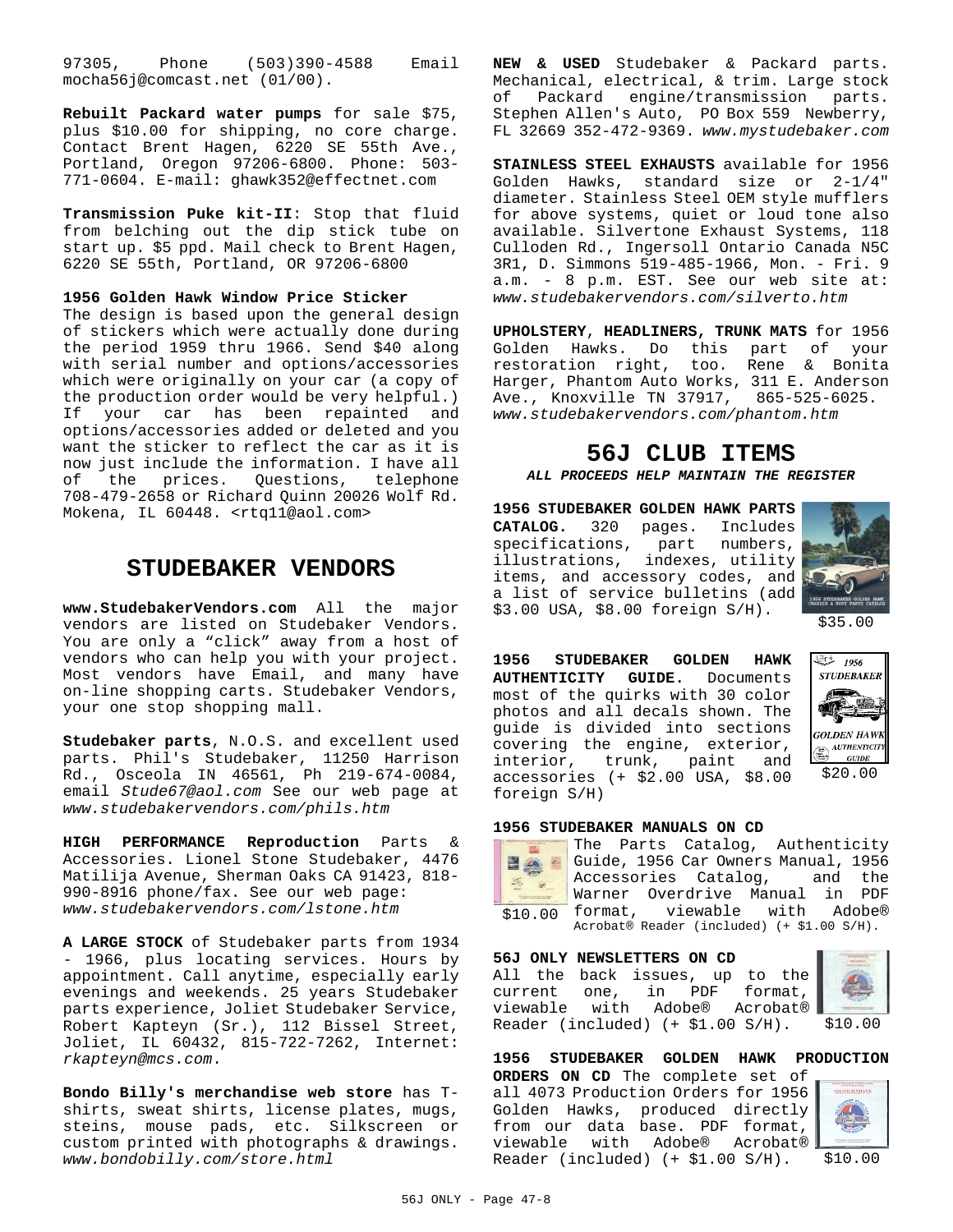#### **COPY OF THE ORIGINAL PRODUCTION ORDER** for your car. Directly from the microfilm, so the only mistakes are those made by Studebaker. Send serial number. \$12.00

#### **STEERING WHEEL COVER**

Black on white background. Slides over the top of the **17"** steering wheel, washable.



#### **DECALS-TAGS-PATCHES**

**PATCH** 4-1/2" x 2-1/2" Can be sewn or glued to a cap or shirt. Red on white background.



**AIR CLEANER/OIL BATH**, yellow/black \$ 4.00. GENERATOR FIELD TERMINAL TAG, red \$ 1.50. TACHOMETER SENDING UNIT TAG, red \$ 3.00. **CLUB ROSTERS** (send SASE) *Make checks payable to Frank Ambrogio.*

## **PARTS INTERCHANGE LIST FROM BOB AIKEN**

| <b>PART</b><br><b>DESCRIPTION</b>          | <b>STUDEBAKER</b><br>PART NUMBER | <b>INTERCHANGE</b><br><b>NUMBER</b> | <b>MANUFACTURER</b> | PRICE  |
|--------------------------------------------|----------------------------------|-------------------------------------|---------------------|--------|
| CLIMATIZER MOTOR                           | 1540742                          | PM 3621                             | VISTION             | 123.97 |
| CARBURETOR KIT                             | 6484549                          | CK 371B                             | NIEHOFF             | 35.80  |
| DISTRIBUTOR ROTOR                          | 371245                           | AL 45                               | NIEHOFF             | 6.32   |
| OIL FILTER                                 | SP 50057                         | C <sub>4</sub>                      | FRAM                | 5.53   |
| DIFFERENTIAL PINION SEAL                   | 199379                           | 5778                                | NATIONAL            | 11.15  |
| REAR AXEL INNER SEAL                       | 530573                           | 16069                               | CHICAGO RAWHIDE     | 6.17   |
| REAR BRAKE CYLINDER                        | 535584                           | WC 19238                            | RAYBESTOS           | 34.35  |
| MASTER CYLINDER REBUILD KIT                | 530238                           | MK 137                              | RAYBESTOS           | 24.56  |
| FAN/GENERATOR BELT                         | 440448                           | 11A1450                             | GATES               | 28.20  |
| POWER STEERING BELT                        | 1540139                          | 11A1393                             | GATES               | 18.81  |
| MUFFLER (MODIFIED)                         | 1539838                          | 18105                               | WALKER              | 50.12  |
| HEAR RISER VALVE (MODIFIED)                | 440853                           | 600-1831                            | <b>BALL KAMP</b>    | 50.69  |
| TRANSMISSION REAR SEAL                     | 6470203                          | 16201                               | CHICAGO RAWHIDE     | 14.92  |
| MECHANICAL TEMPERATURE GAUGE<br>(MODIFIED) | 1539879                          | 82210-48                            | STEWART WARNER      | 44.66  |
| THERMOSTAT 180                             | 532017                           | 13356                               | STANT               | 9.50   |
| RADIATOR CAP 13 LB RETURN TYPE             | 536502                           | 10329                               | STANT               | 10.00  |
| BRAKE LIGHT SWITCH                         | 666858                           | SL 134                              | ECHLIN              | 11.65  |

P.S (MODIFIED) as in the muffler, I added a reducer to th outlet end and the heat riser bolt holes had to be made to fit the mounting bolt pattern. The Stewart Warner positive or mechanical temperature gauge is a near perfect match but is a little bit smaller than the hole in the dash so extra care should be taken to center it. My Studebaker Chassis Parts Book shows some Canadian and American parts and numbers differ, so keep this in mind.